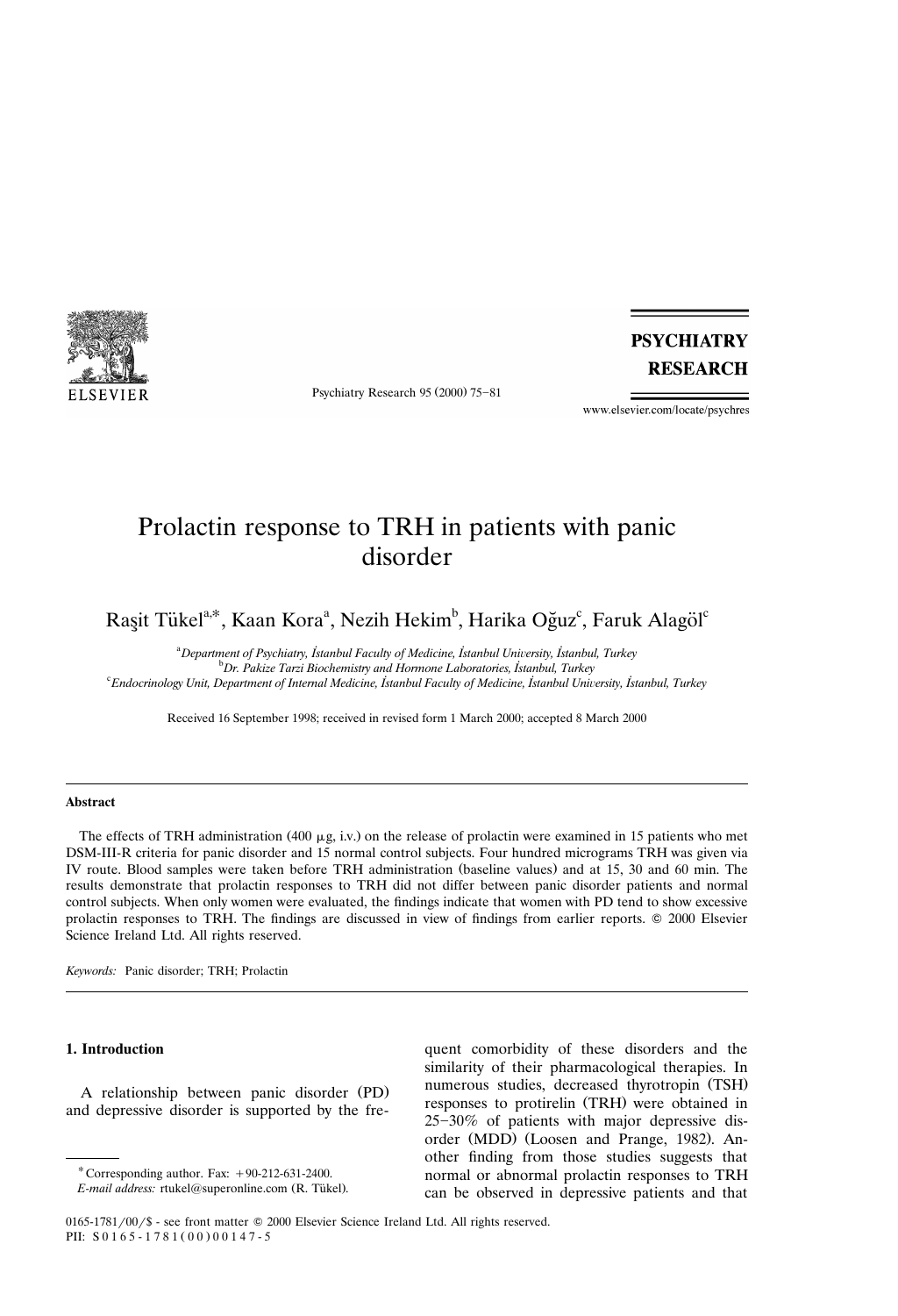these abnormal responses can be in blunted or excessive forms (Baumgartner et al., 1988).

Roy-Byrne et al. (1986) found significantly lower prolactin responses to TRH in patients with PD compared to normal controls, which was a similar finding to those observed in patients with MDD. This finding could not be supported by two later studies in which there was no significant difference in prolactin responses to TRH between patients with PD and control groups (Castellani et al., 1988; Stein and Uhde, 1991).

The present study examined prolactin responses to TRH in 15 PD patients and compared their test results with those of 15 normal control subjects. To date, except in one study (Stein and Uhde, 1991), gender differences have not been evaluated in respect of prolactin responses to TRH in patients with PD. Therefore, a secondary issue was to evaluate whether gender differences might effect prolactin responses to TRH in PD patients and normal control subjects.

## **2. Methods**

## *2.1. Subjects*

Fifteen patients who had been referred to the Psychiatry Outpatient Clinic of the Department of Psychiatry, Istanbul Faculty of Medicine, were ˙ included in the study. All of the patients met DSM-III-R (APA, 1987) criteria for PD and none of them met DSM-III-R criteria for past or current major depressive episode. Of the 15 PD patients, three had comorbid generalized anxiety disorder, one had comorbid simple phobia and one had comorbid somatization disorder. The control group consisted of 15 healthy volunteers matched by age and sex who did not have any current or past psychiatric disorder, as established by unstructured clinical interview. The matching for age included  $\pm 1$  year difference. In the panic group, the mean age was  $33.67$  (S.D. 7.95), and in the control group, it was  $33.80$  (S.D. 7.93). There were seven women and eight men in both groups. In the PD group, the mean age of onset was 28.3  $(S.D. 6.10)$ , the mean duration of the disorder was  $66.21$  months  $(S.D. 90.40)$ , the longest period free

of panic attacks since the onset was 16.81 months  $(S.D. 30.07)$ , and the mean number of attacks in the previous month was  $17.00$  (S.D. 24.83). The mean Beck Depression Inventory (BDI) score in the PD group was  $23.36$  (S.D. 12.60) and the mean Hamilton Rating Scale for Anxiety (HRSA) score was 30.79 (S.D. 7.04).

Detailed medical histories were taken from all of the subjects in both groups and all of them underwent a thorough physical examination by an internist, to exclude subjects with any kind of organic disorder in the past or present. Nine patients in the PD group had recently received trials of antidepressants and/or benzodiazepines. Another six PD patients were medication free for at least 1 month prior to testing. Control subjects had never received psychotropic drugs. Both groups had at least 2 weeks in which all of their medications were discontinued prior to the administration of the neuroendocrine tests. Informed consent was given by all of the patients and the healthy controls before they were included in the study.

## *2.2. Procedures*

A semi-structured interview form prepared by the authors was used to evaluate the clinical features of the patients including the age of onset, duration of the disorder and number of attacks in the last month.

The diagnoses of PD and other Axis I disorders were made by Structured Clinical Interview for DSM-III-R (SCID; Spitzer et al., 1987). The translation and adaptation of the SCID into Turkish was done by Sorias et al. (1990). PD patients were given a semi-structured interview form prepared by the authors, the BDI (Beck et al., 1961) and the HRSA (Hamilton, 1959) during the day before TRH testing.

After an overnight fast, the subjects were placed in a reclined chair and instructed to relax for 20 min before the test. At 09.00 h, 400  $\mu$ g TRH was given with slow i.v. injection over 1 min. Blood samples were taken before TRH administration (baseline values) and at  $15, 30$  and  $60$  min. After TRH administration, subjects in both groups reported urge to void, nausea, palpitations, acceler-